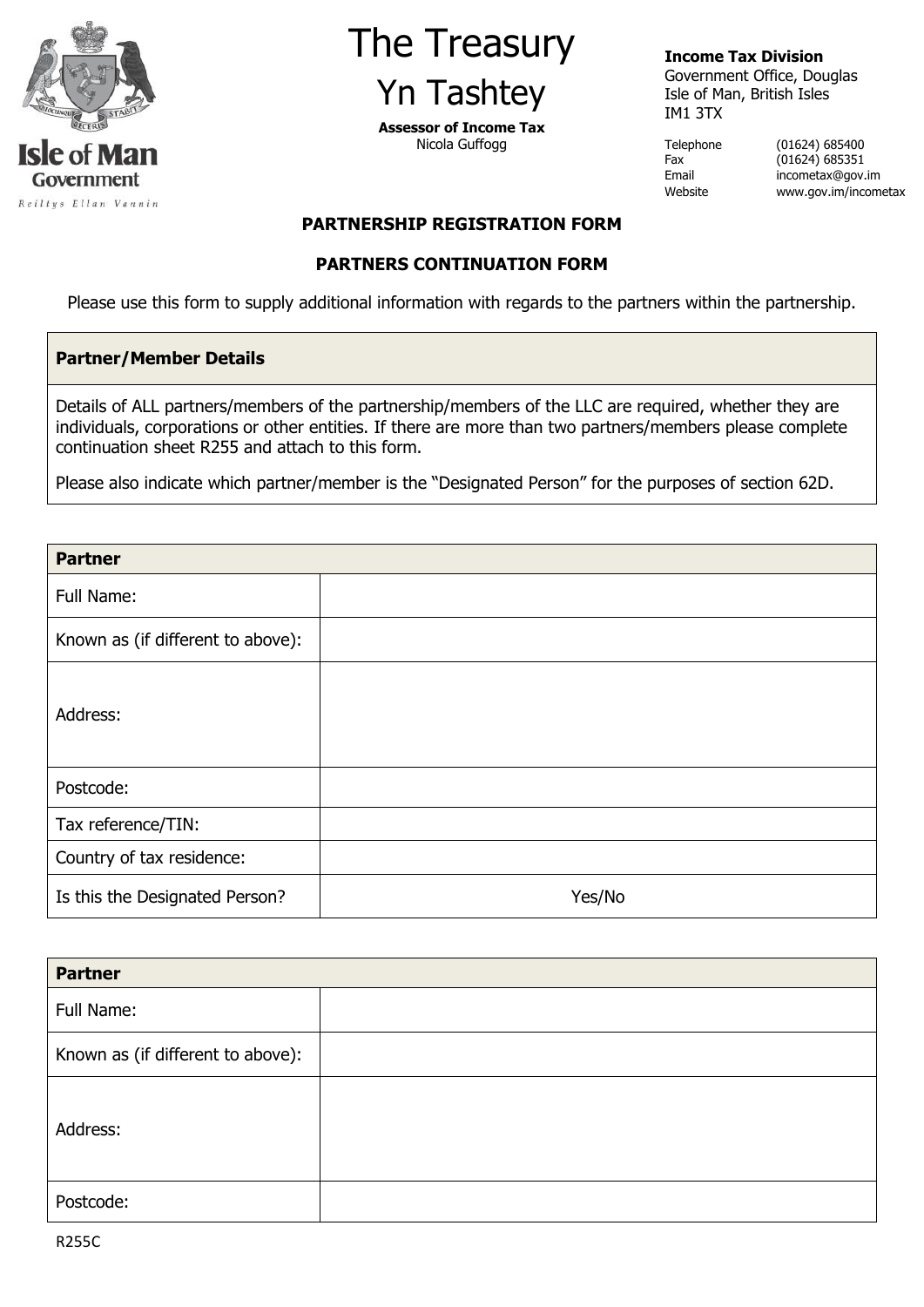| Tax reference/TIN:             |        |
|--------------------------------|--------|
| Country of tax residence:      |        |
| Is this the Designated Person? | Yes/No |

| <b>Partner</b>                    |        |
|-----------------------------------|--------|
| Full Name:                        |        |
| Known as (if different to above): |        |
| Address:                          |        |
| Postcode:                         |        |
| Tax reference/TIN:                |        |
| Country of tax residence:         |        |
| Is this the Designated Person?    | Yes/No |

| <b>Partner</b>                    |        |
|-----------------------------------|--------|
| Full Name:                        |        |
| Known as (if different to above): |        |
| Address:                          |        |
| Postcode:                         |        |
| Tax reference/TIN:                |        |
| Country of tax residence:         |        |
| Is this the Designated Person?    | Yes/No |

| <b>Partner</b>                    |  |
|-----------------------------------|--|
| Full Name:                        |  |
| Known as (if different to above): |  |